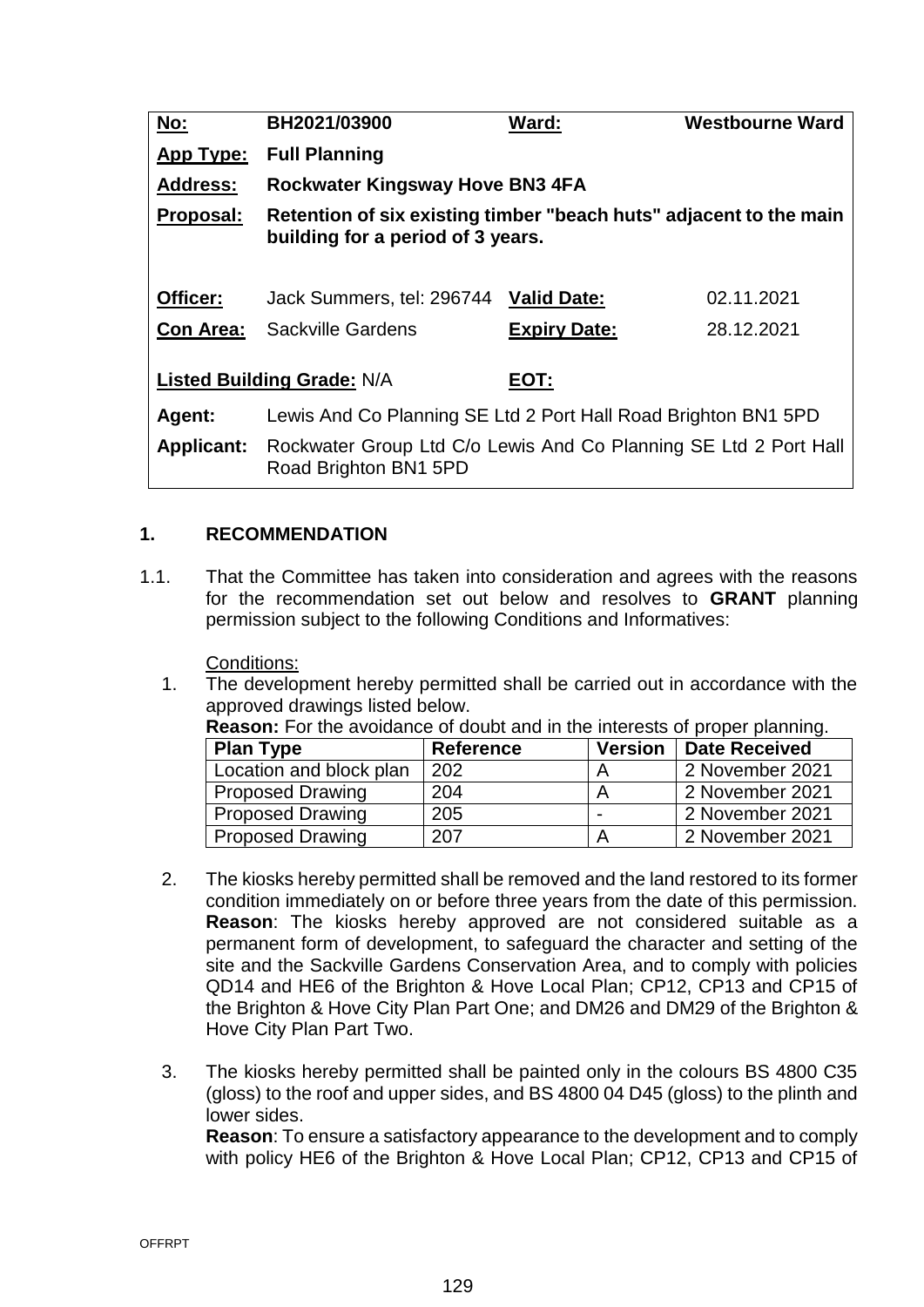the Brighton & Hove City Plan Part One; and DM26 and DM29 of the Brighton & Hove City Plan Part Two.

Informatives:

- 1. In accordance with the National Planning Policy Framework and Policy SS1 of the Brighton & Hove City Plan Part One the approach to making a decision on this planning application has been to apply the presumption in favour of sustainable development. The Local Planning Authority seeks to approve planning applications which are for sustainable development where possible.
- 2. The applicant is advised that the three-year permission hereby granted is considered adequate for the purposes they have put forward to justify the development, and a further extension is unlikely to be granted.

# **2. SITE LOCATION**

2.1. The application site is a substantial detached building on the seafront south of Kingsway and the junction of Walsingham Road, within the Sackville Gardens conservation area. It is immediately adjacent to the locally listed Western Lawns. Six timber 'beach hut' style kiosks have been erected on the edge of the public footway on the south side of the site; these were granted a temporary permission which has expired as of 17th December 2021.

## Statement of Significance:

- 2.2. The application site is located at the southern edge of the Sackville Gardens Conservation Area and is set within the green open spaces of the Western Lawns. The Western Lawns are included in the Council's list of Local Heritage Assets, and although the subject building is not included in the designation, proposals for the site may affect the setting of the Lawns.
- 2.3. Nearby to the west and east of the site are established rows of traditional beach huts set at the back of the Esplanade. These beach huts all have the same materials and colours used on their rear and side elevations and their roofs, to ensure uniformity when viewed from the north across the lawns.

# **3. RELEVANT HISTORY**

3.1. **BH2021/00229** Retention of existing six timber "beach huts" adjacent to the main building for a period of 6 months. Approved

# **4. APPLICATION DESCRIPTION**

4.1. Planning permission is sought for planning permission for a temporary period of three years for the six 'beach hut' kiosks.

# **5. REPRESENTATIONS**

OFFRPT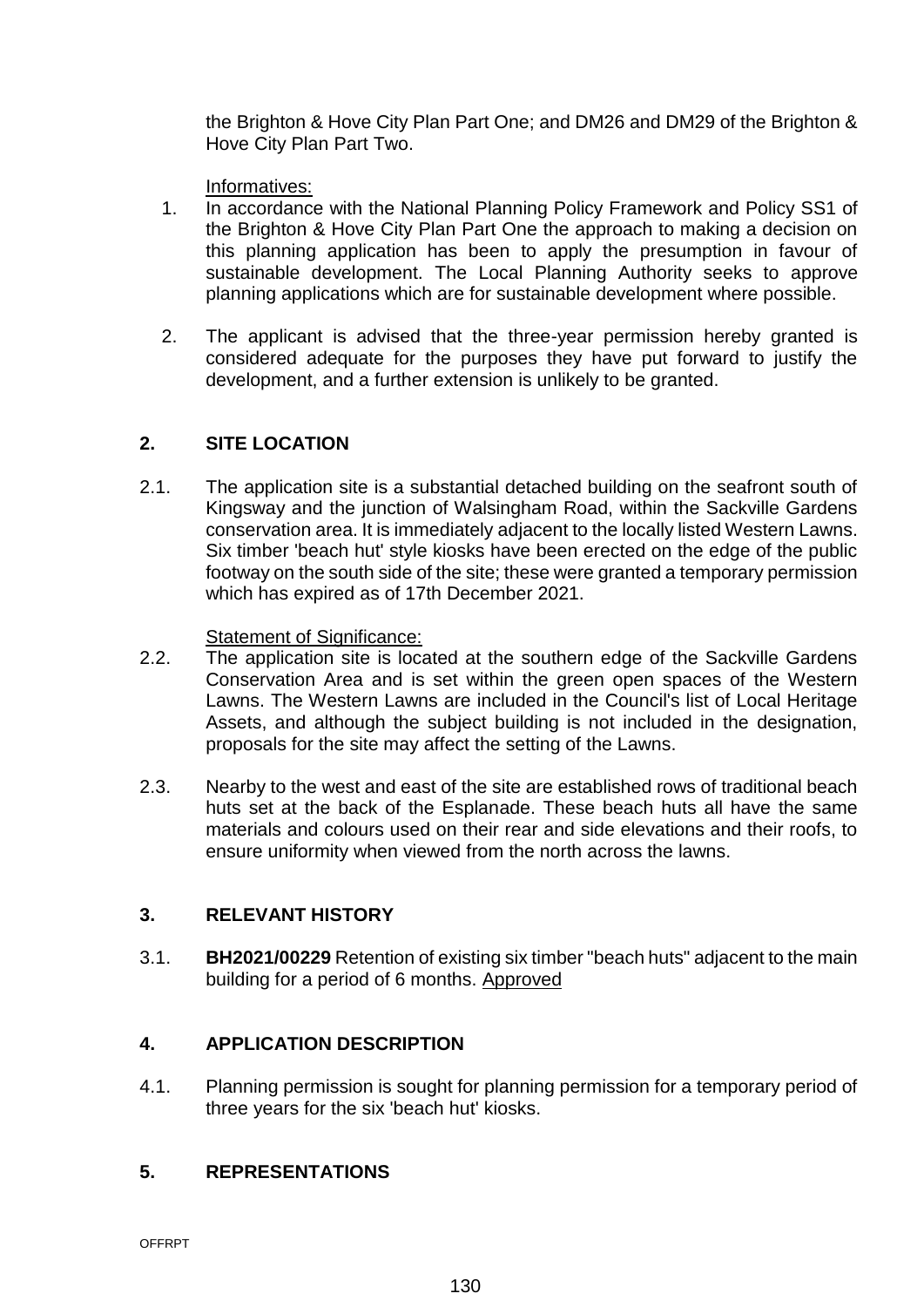- 5.1. **Five (5)** representations have been received, objecting to the proposal on the following grounds:
	- The original permission for this development was in response to the COVID-19 pandemic, the three-year proposed permission is not justified.
	- Increased footfall leading to congestion on the footway
	- The proposed development causes harm to the character of the area
	- The proposed kiosks should instead be placed on Rockwater-operated land to the north of the site.
	- The proposed development represents a 'land grab' by the operators of Rockwater
	- The operators of Rockwater are benefitting from an 'unfair opportunity' by being allowed to expand onto the footway. This is not fair on other commercial operators in the area.
	- The operators of Rockwater chose not to include a takeaway window feature when the building was redeveloped recently; they should not be allowed to have the proposed development instead.
	- Additional refuse/littering from customers
	- Additional noise from customers leaving the site via residential areas.
- 5.2. **One (1)** representation has been received, supporting the proposal on the following grounds:
	- The proposed development is a positive enhancement to the area

# **6. CONSULTATIONS**

## External

## **Conservation Advisory Group:**

- 6.1. It is recommended that planning permission be refused for the following reasons:
	- This is encroachment on the promenade which, at 4.5m, is at its narrowest at this location.
	- The proposal causes harm as it is overdevelopment, resulting in reduced public space particularly when queues occur, causing congestion.
	- Breaks continuity of the street scene and vistas along the seafront.
	- Extends the clutter of service areas, particularly on the East side.
	- No justification is provided as to why the proposal is for three years.

## **Sussex Police**

6.2. Due to the existing close co-operation with the applicant and Sussex Police Licensing Teams as well as a result of several licensing conditions being imposed upon the premises, there are no concerns from a crime prevention perspective.

### Internal

## **6.3. Heritage**

The temporary siting of these structures during the recovery of the hospitality industry following national restrictions during the Covid 19 pandemic, is not resisted in principle.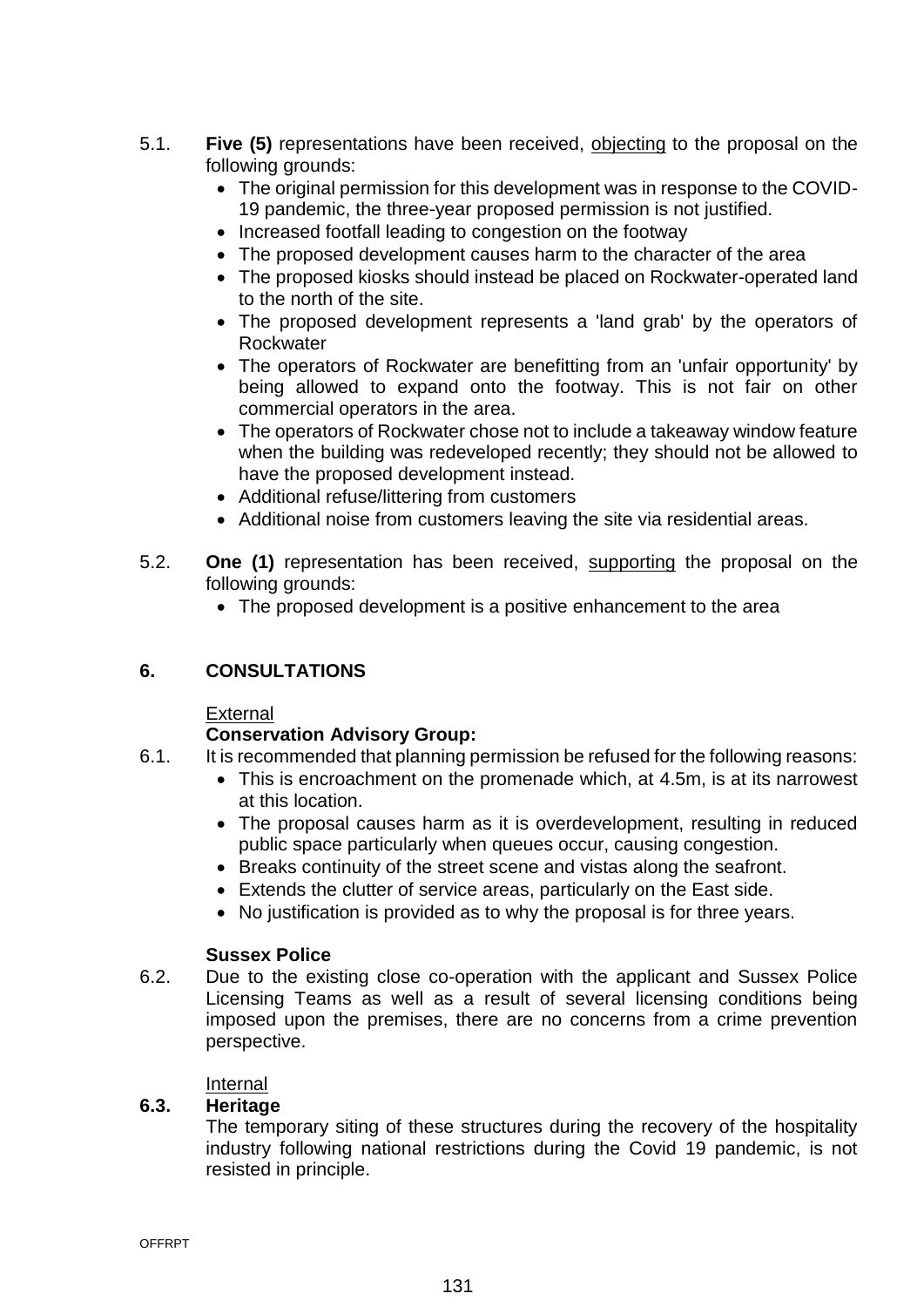Following the original application for retention of these temporary structures, amendments were made in accordance with the requirements of the Heritage Team, and it is considered that this has reduced the harm of the scheme. Accordingly, there is no objection to a further extension of the temporary permission.

#### **6.4. Sustainable Transport**

Matters regarding servicing and deliveries (including waste and recycling), and staff facilities (such as toilets and/or cycle parking) should be clarified. The preferred solution would be for all the above matters to be dealt with in association with the main Rockwater business.

### **7. MATERIAL CONSIDERATIONS**

- 7.1. In accordance with Section 38 (6) of the Planning and Compulsory Purchase Act 2004, this decision has been taken having regard to the policies and proposals in the National Planning Policy Framework, the Development Plan, and all other material planning considerations identified in the "Considerations and Assessment" section of the report
- 7.2. The development plan is:
	- Brighton & Hove City Plan Part One (adopted March 2016);
	- Brighton & Hove Local Plan 2005 (retained policies March 2016);
	- East Sussex, South Downs and Brighton & Hove Waste and Minerals Plan (adopted February 2013);
	- East Sussex, South Downs and Brighton & Hove Waste and Minerals Sites Plan (adopted February 2017);
	- Shoreham Harbour Joint Area Action Plan (JAAP) 2019.
- 7.3. Due weight has been given to the relevant retained policies in the Brighton & Hove Local Plan 2005 according to their degree of consistency with the NPPF.

### **8. RELEVANT POLICIES**

The National Planning Policy Framework (NPPF)

Brighton & Hove City Plan Part One (CPP1) SS1 Presumption in Favour of Sustainable Development SA1 The Seafront CP2 Sustainable Economic Development CP5 Culture and Tourism CP9 Sustainable Transport CP12 Urban Design CP13 Public Streets and Spaces CP15 Heritage CP16 Open Spaces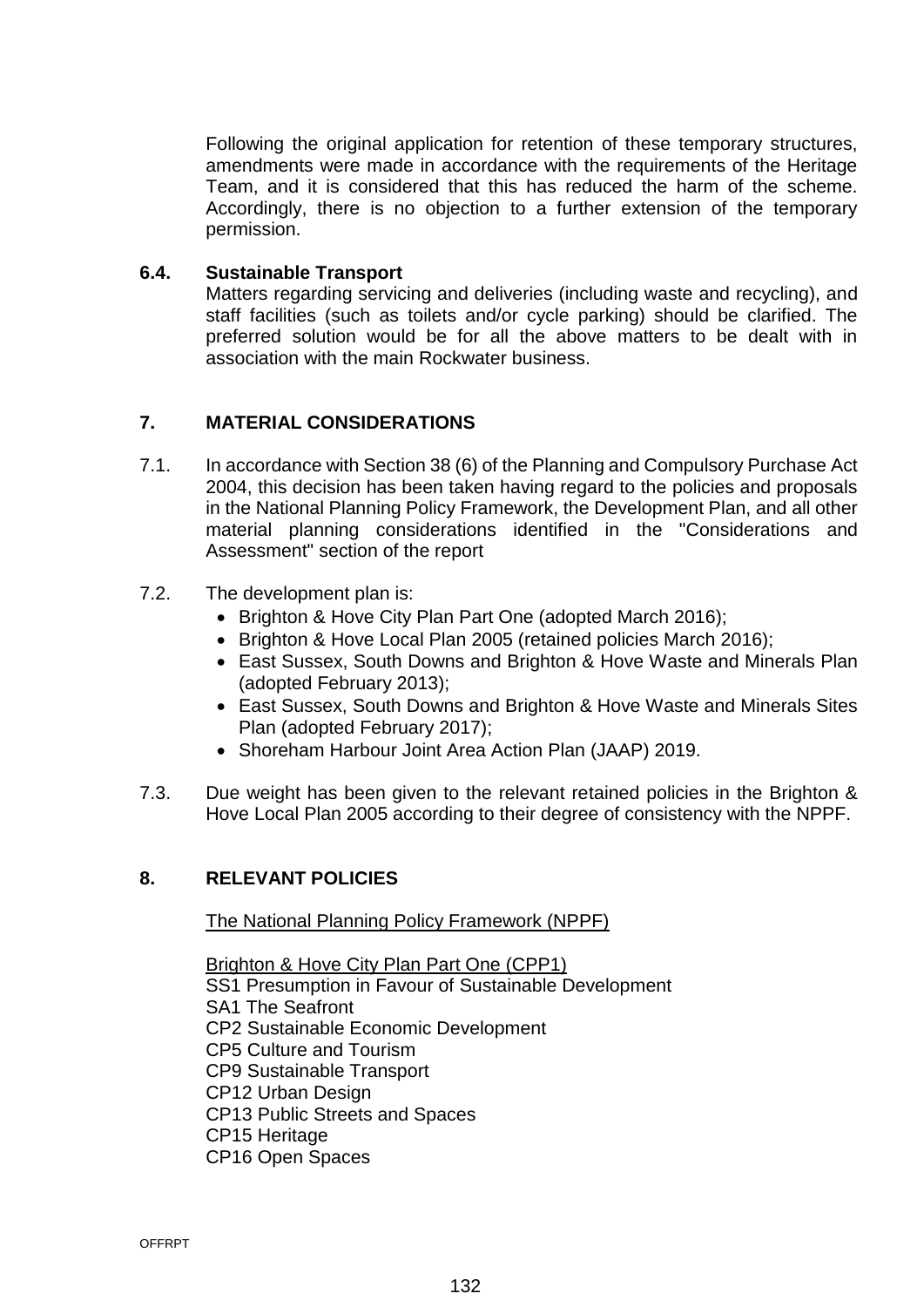Brighton & Hove Local Plan (BHLP) (retained policies March 2016) TR7 Safe Development QD5 Design - street frontages QD27 Protection of amenity SR18 Seafront recreation HE6 Development within or affecting the setting of conservation areas HE10 Buildings of local interest

#### Brighton & Hove City Plan Part Two

Policies in the Proposed Submission City Plan Part Two do not carry full statutory weight but are gathering weight as the Plan proceeds through its stages. They provide an indication of the direction of future policy. Since 23rd April 2020, when the Plan was agreed for submission to the Secretary of State, it has gained weight for the determination of planning applications. The weight given to the relevant CPP2 policies considered in determining this application is set out in the Considerations and Assessment section below where applicable.

DM15 Commercial and Leisure Uses on the Seafront DM18 High quality design and places DM20 Protection of Amenity DM26 Conservation Areas DM28 Locally Listed Heritage Assets DM29 The Setting of Heritage Assets DM33 Safe, Sustainable and Active Travel

## **9. CONSIDERATIONS & ASSESSMENT**

9.1. The main considerations in the determination of this application relate to the principle of the proposed development; the design and appearance of the proposed development; and the potential impacts on the amenities of visitors to the site; on the significance of heritage assets in the vicinity; and on highway safety.

#### Principle of Development

- 9.2. The principle of development in this instance has already been agreed on a temporary basis with the approval of permission BH2021/00229. It is considered in this instance that although the permanent retention of all of these structures would not be supported, that a longer temporary basis can be supported.
- 9.3. The need for a temporary period of three years has been questioned. It is considered that the huts were originally developed to offset some of the restrictions to indoor services brought about by the COVID-19 pandemic; by this logic, an extension of the planning permission should not need to extend beyond 2022. It is the position of the applicant that a longer time period will allow them to assess their business model going forward, whilst also allowing the Local Planning Authority to continue to assess any issues. The applicant also states that a further three years is requested *'due to the success of the huts and the benefits to local businesses.'*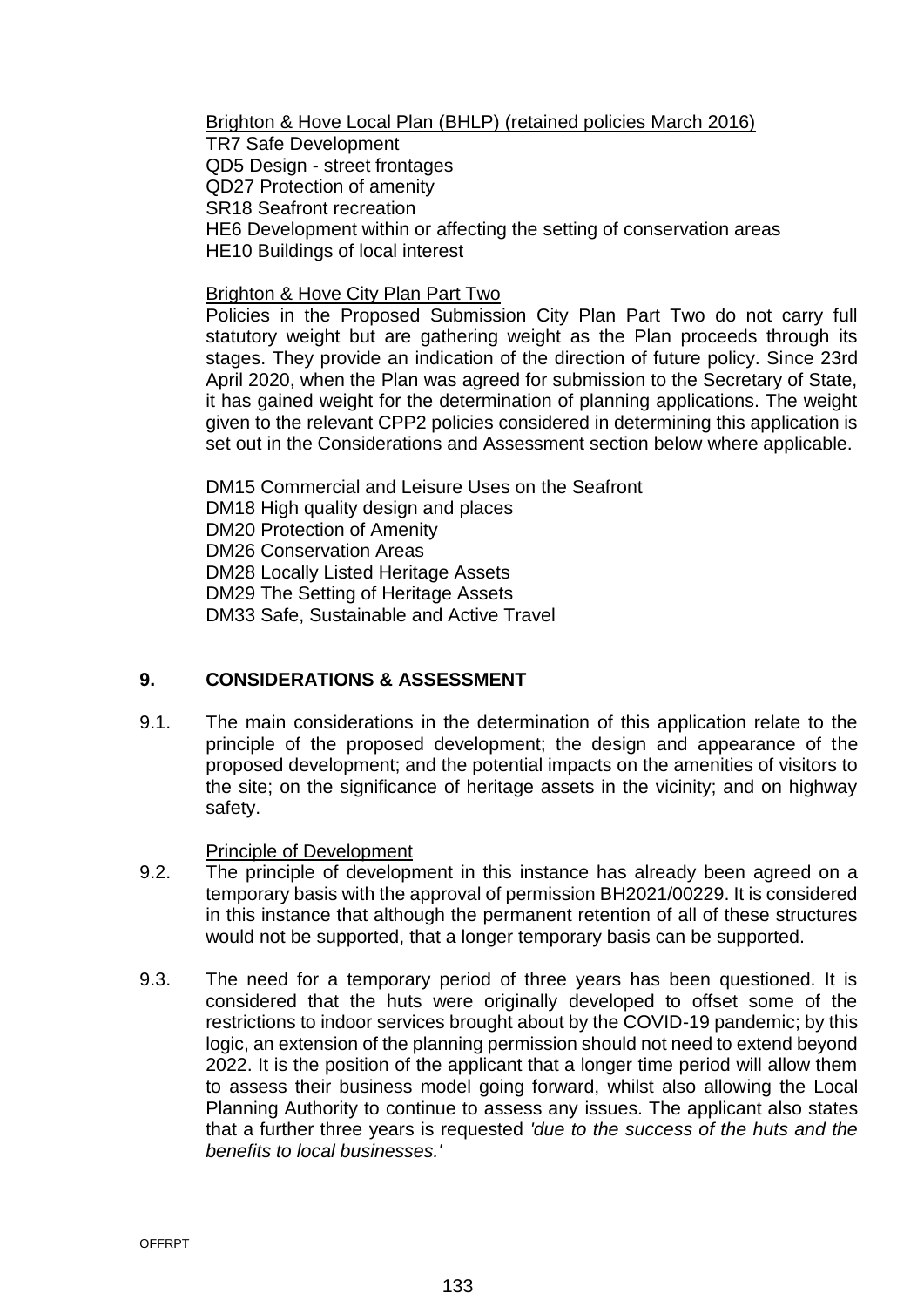9.4. On balance, it is considered that the huts do serve to provide positive functions to the area and a three-year permission would not result in significant harm to the area (as set out below). The applicant should be advised, however, that a further extension of this timeframe is unlikely to be agreed, for reasons explained below.

#### Design and Appearance

- 9.5. The beach hut style kiosks reference the specific location of the site and the character of the area. They seek to mimic a key feature of the locality. It is noted that they are larger than a typical beach hut and have paraphernalia associated with the use positioned around them. As a permanent addition they would not be considered acceptable given their scale and designs, and they would result in visual clutter to the area and add to the sprawl of the main site following the significant extensions that have already been consented to the main Rockwater building.
- 9.6. As before, the temporary nature of the permission applied for under this application is a mitigating factor in assessing the harm from the kiosks. The kiosks are only temporary in nature and the impact on the appearance of the site and the wider Sackville Gardens conservation area is considered to be limited therefore, and insufficient to warrant planning permission being withheld in this instance.

#### Impact on Heritage Assets

- 9.7. When considering whether to grant planning permission for development in a conservation area the Council has a statutory duty to pay special attention to the desirability of preserving or enhancing the character or appearance of the area.
- 9.8. Case law has held that the desirability of preserving or enhancing the character or appearance of a conservation area should be given "considerable importance and weight".
- 9.9. It is noted that the Heritage Officer has raised no objection with the proposed development subject to the condition that the huts are only in situ for a temporary period of three years.
- 9.10. The objection from the Conservation Advisory Group is noted, however it is also noted that the concerns they have raised (which primarily relate to the impact on visual amenity and pedestrian movement) are not shared by the Heritage department or Highway Authority. It is considered that the temporary nature of the permission mitigates the potential harm to an acceptable degree in both these regards.
- 9.11. It is considered that, given the temporary nature of the development, it would cause less than significant harm to the significance of the Sackville Gardens conservation area, and in this instance the public benefits (coupled with the temporary nature of the permission) outweigh said harm.

#### Impact on Amenities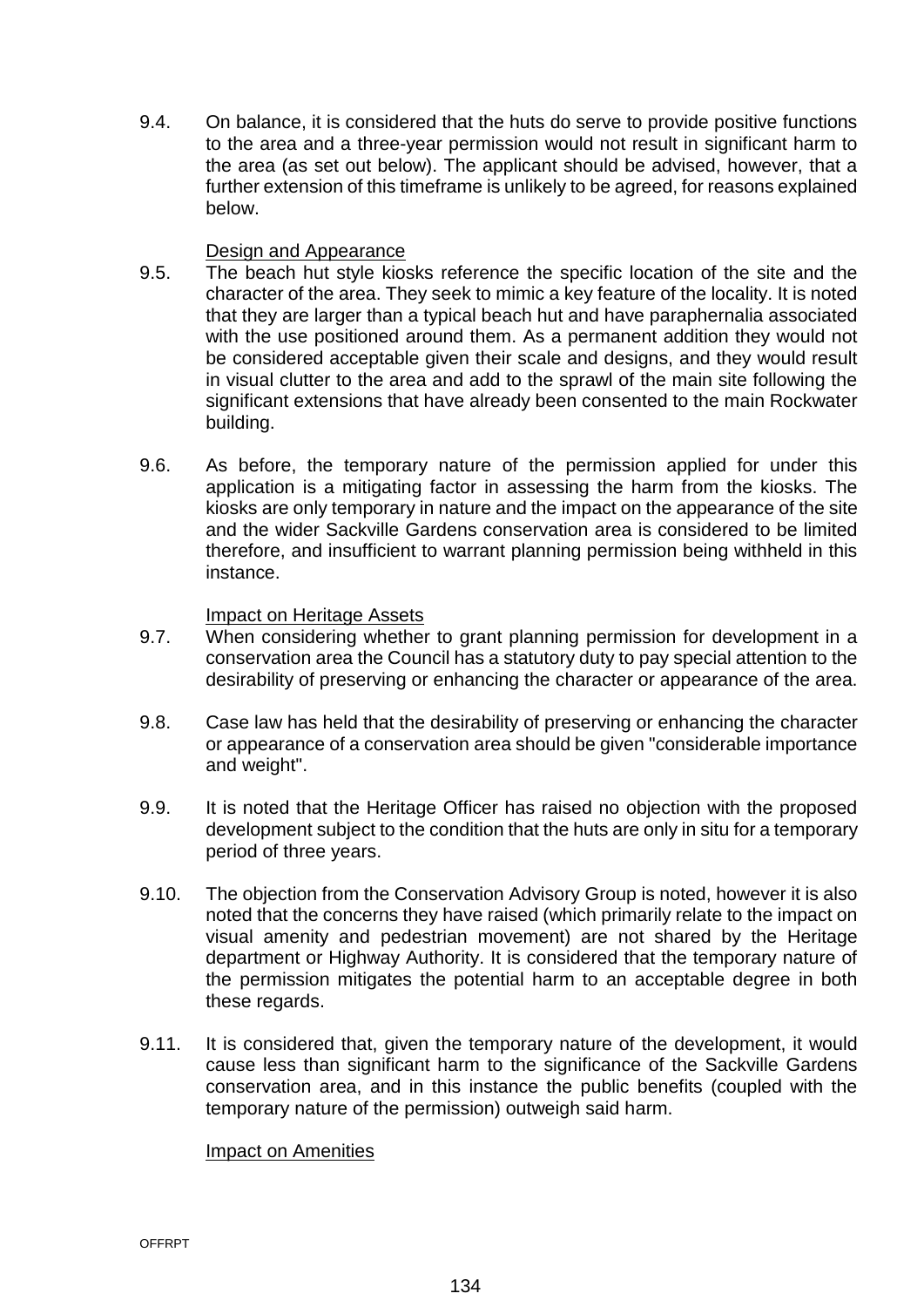9.12. The kiosks are located in a busy area adjacent to existing commercial premises, including the large Rockwater venue. It is not considered that the potential noise from customers of the kiosks would likely be so great as to cause a statutory noise nuisance. The council will retain the authority to investigate under the Environmental Protection Act 1990, should any noise complaints be received.

#### Impact on the Public Highway

- 9.13. The proposed development is not considered to have an unacceptable impact on the public footway. The kiosks are not positioned forward of the main Rockwater building and as such do not result in a reduction in the width of the promenade along this stretch of the seafront. The existing width of the promenade is retained for the movement of pedestrians around the site.
- 9.14. Along the seafront the presence of people queuing for a venue or takeaway service is not unusual and is to some degree expected at busy times of the day and in peak season. A promenade space of 5.5m is considered sufficient to successfully accommodate any queues and allow people to pass by.

#### Other Considerations

- 9.15. Concerns have been raised that the increase in commercial output in this area will give rise to additional littering by patrons. Given the relatively small scale of the development it is not considered that this harm would be so significant as to justify withholding planning permission. The problems caused by littering are already managed through alternative regimes, and do not warrant action in this instance.
- 9.16. Multiple concerns have also been raised at the principle of the owner(s) of Rockwater being allowed additional room to operate the business, potentially to the detriment of other businesses in the area. Competition between businesses is not, howeverm a material planning consideration and cannot be given any weight in this assessment.

### **Conclusion**

- 9.17. It is considered that a temporary permission for the six kiosks has been justified and would have no significant detrimental impacts on the visual amenity of the local area, or the amenities of any person. For the foregoing reasons the proposal is considered to be in accordance with policies TR7, QD5, QD27, SR18, HE6 and HE10 of the Brighton and Hove Local Plan; and SA1, CP2, CP5, CP9, CP12, CP13, CP15 and CP16 of the City Plan Part One.
- 9.18. It is also considered that the proposal would be in accordance with policies DM20, DM26, DM29 and DM33 of the Proposed Submission City Plan Part Two which is gathering weight. Policies DM26, DM29, and DM33 are considered to have significant weight at this stage and policy DM20 is considered to have more weight than the adopted Local Plan policy QD27.

### **10. EQUALITIES**

None identified